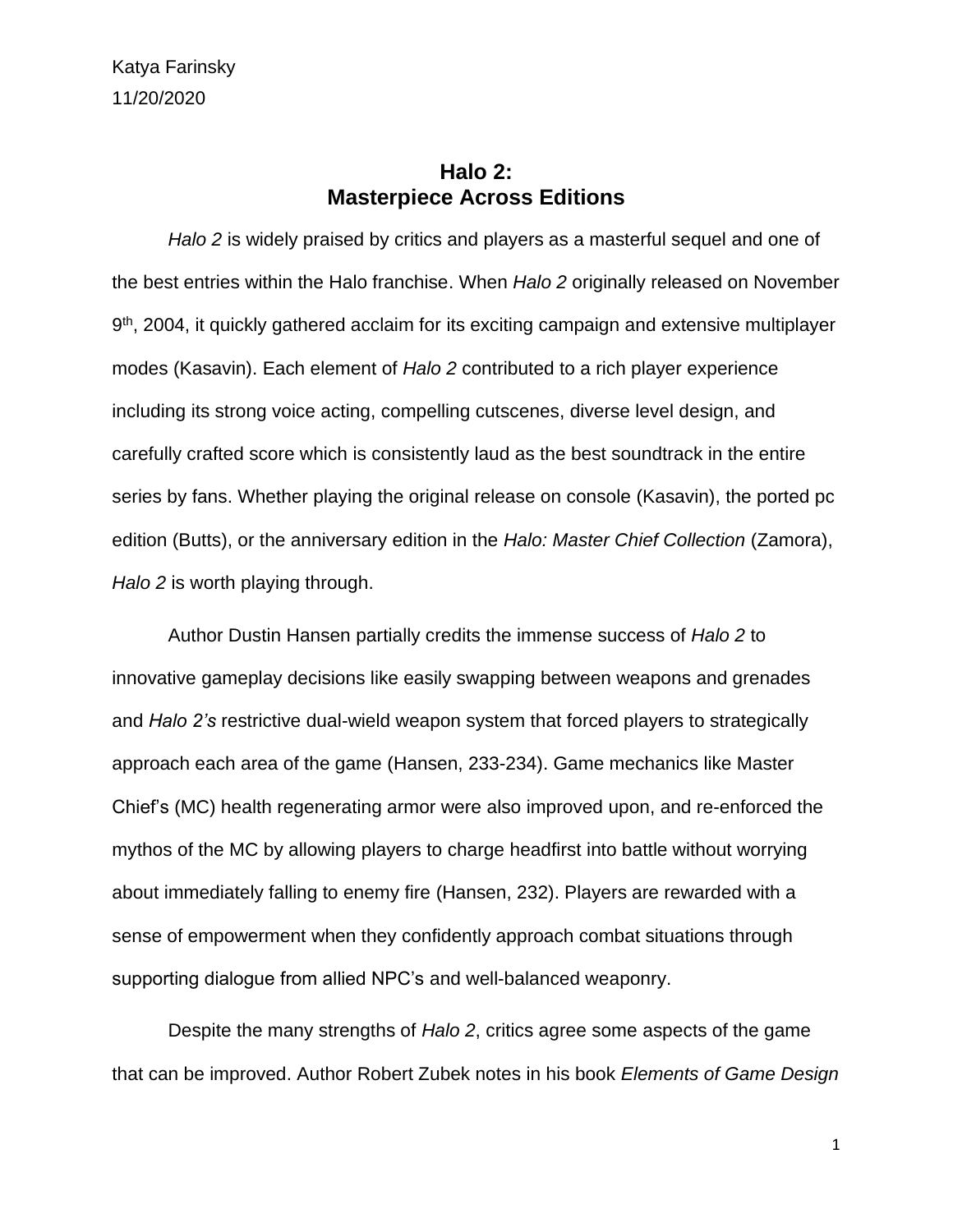Katya Farinsky 11/20/2020

that a player's experience and judgment of whether a game is good or not is a highly subjective metric that is dependent on what types of games a player likes, and which aspects of those games make the experience enjoyable (21). For many fans, the most enjoyable aspect of a Halo game is playing as the iconic Master Chief so splitting the main campaign levels between playing as the MC and the Arbiter, an alien antagonist, left many players disappointed. One player notes that many of the MC's levels are vehicle-based resulting in the campaign feeling unbalanced when compared to the Arbiter levels and thus difficult to become invested in (Bad Cyborg).

Conversely, many players embraced the parallel storytelling of the campaign and enjoyed the dichotomy of the MC and the Arbiter while other player subsets found their niche within *Halo 2's* innovative, skills-based, multiplayer matchmaking (Kuchera). The final cliffhanger ending will always be controversial, but long-time fans know that such endings in the Halo francise signal even greater things to come. Though not every aspect of *Halo 2* will appeal to all players, the fact that even critical reviews rank *Halo 2* highly speaks to the game's quality. Everyone should experience *Halo 2* at least once so they can appreciate the franchise's masterful storytelling, unique gameplay, and iconic characters.